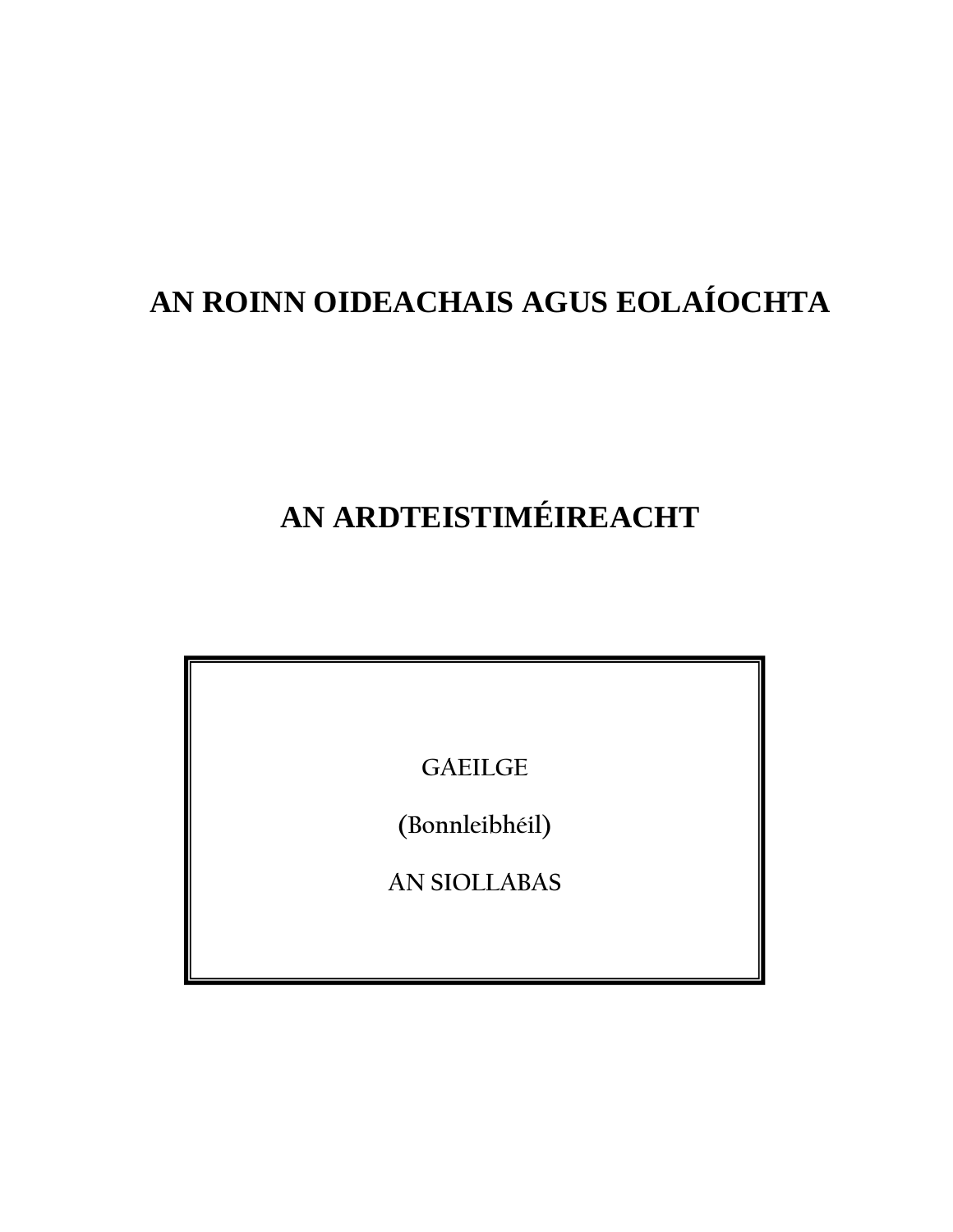# **SIOLLABAS DON ARDTEISTIMÉIREACHT**

**GAEILGE** 

**BONNLEIBHÉAL**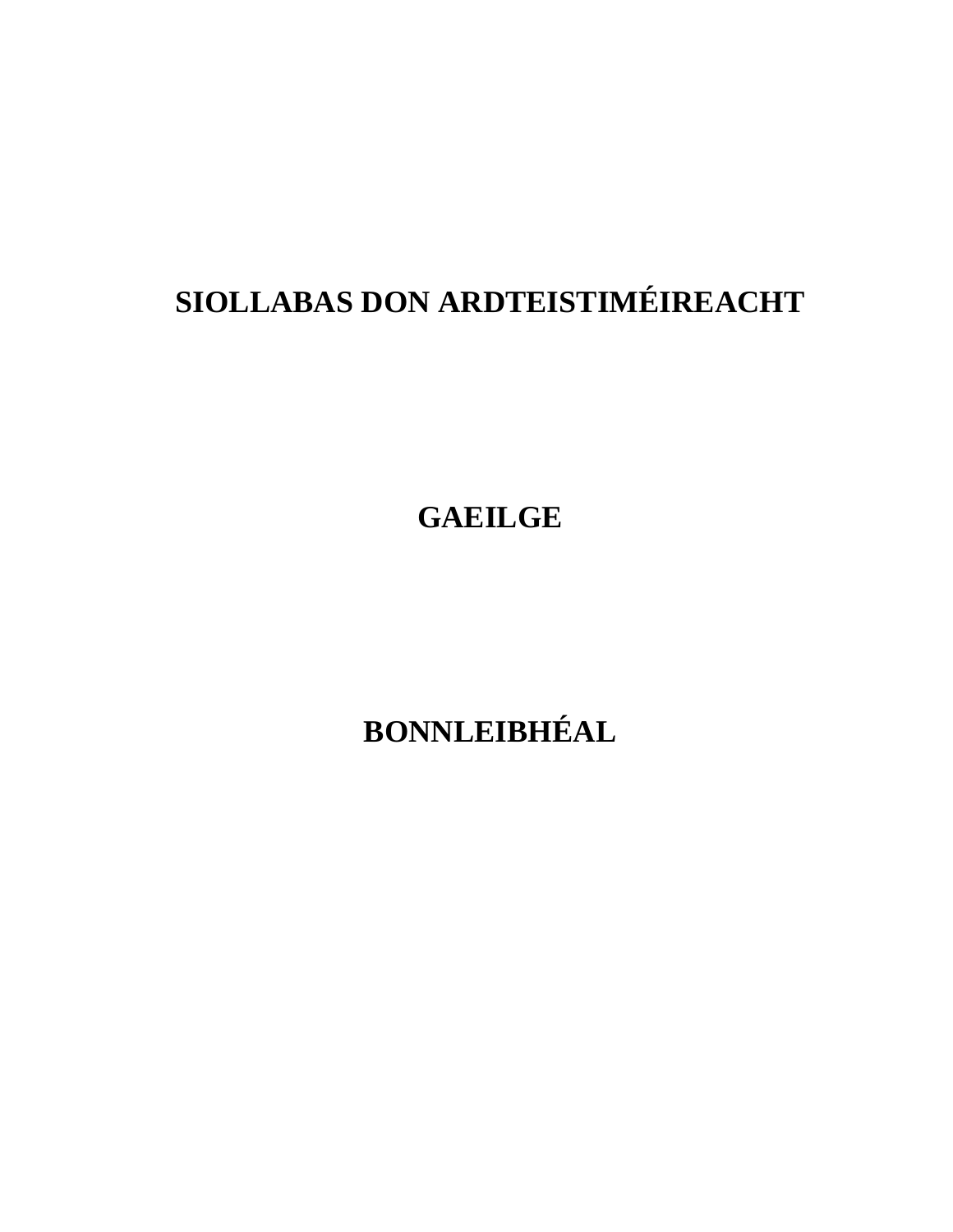#### **1. ARDTEISTIMÉIREACHT/BONNLEIBHÉAL**

- 1.1 Tá se i gceist sa siollabas seo:
	- (i) Freastal a dhéanamh ar shainriachtanaisí na ndaltaí a roghnaigh cúrsa an Bhonnleibhéil sa Teastas Sóisearach
	- (ii) Freastal a dhéanamh ar na daltaí eile a roghnódh an leibhéal se seachas leibhéal eile.
	- (iii) Go bhfaigheadh daltaí an leibhéil seo léargas ar an gcultúr Gaelach.
	- (iv) Go gcuirfí béim bhreise ar ghabhchumas seachas ar ghinchumas.
	- (v) Go ndíreoraí sa chúrsa seo ar riachtanais an dalta i saol na hoibre.

#### 1.2 **An Siollabas**

Ins an siollabas seo, tugtar aird faoi leith ar na riachtanais seo:

- (a) go ndíreofaí ar a bhfuil sealbhaithe ag na daltaí a leathnú, a dhoimhniú agus a bhuanú;
- (b) go n-aithneofaí cúlraí aguis cumais éagsúla na ndaltaí;
- (c) go dtabharfaí aitheantas sa teagasc do na scileanna seo; cluastuiscint, labhairt, léamhthuiscint agus scríobh.

#### **2. AIDHMEANNA**

Is iad seo thíos na haidhmeanna ginearálta a bhaineann le múineadh na Gaeilge ag an leibhéal seo:

- (a) Deis a thabhairt do na daltaí an Ghaeilge a fhoghlaim agus a shaibhriú de réir a n-acmhainne, sa tslí is go mbeidh said ábalta páirt ghníomhach a ghlacadh i saol dátheangach.
- (b) Cumas Gaeilge na ndaltaí a fhorbairt I dtreo is go mbeidh gach scil teanga (éisteacht, labhairt, léamh, scríobh) acu de réir a n-acmhainne.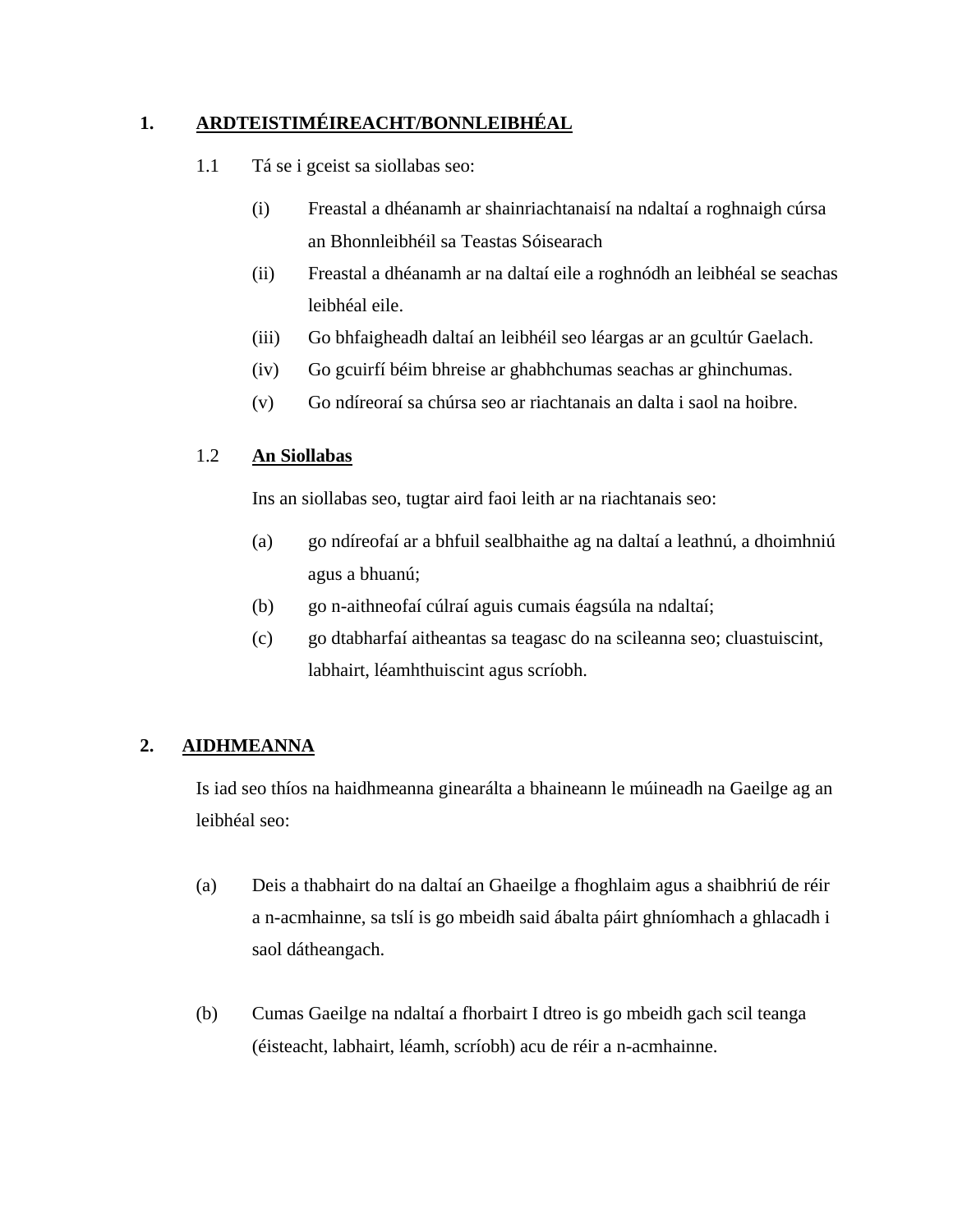- (c) Léargas a thabhairt do na daltaí ar chultúr agus ar shaíocht Ghaelach na hÉireann agus deiseanna a chur ar fail dóibh é seo a bhlaiseadh tríd an teanga, an ceol, an stair, an litríocht agus mar sin de.
- (d) Féinmheas agus féinmhuinín na ndaltaí a chothú trí thuiscint a thabhairt dóibh ar a bhféiniúlacht agus ar a n-oidhreacht chultúrtha.
- (e) Go mbeadh mar thoradh ar mhúineadh na Gaeilge go gcothófaí dearcadh dearfach ar fhoghlaim teangacha agus ar chainteoirí teangacha eile mar aon le meas ar chultúir agus ar shaíochtaí eile.
- (f) Taitneamh agus spreagadh a sholáthar do na daltaí i gcomhthéacs na Gaeilge.

#### **3. CUSPOIRI MUINTEOIREACHTA**

A chur ar chumas na ndaltaí na scileanna teanga – tuiscint, labhairt agus scríobh – a shealbhú mar atá sonraithe thíos.

#### **3.1 Tuiscint**

#### **(i) Teanga Labhartha (Cluastuiscint)**

- Go mbeidh na daltaí in ann tuiscint a bhaint as treoracha, ceisteanna, eolas agus caint **shimplí** bunaithe ar ghnáthábhair aiceanta de réir na dTopaicí
- Go mbeidh siad in ann tuiscint a bhaint as míreanna simplí nuachta agus tuairisce.
- Go mbeidh siad in ann tuiscint a bhaint as fógraí simplí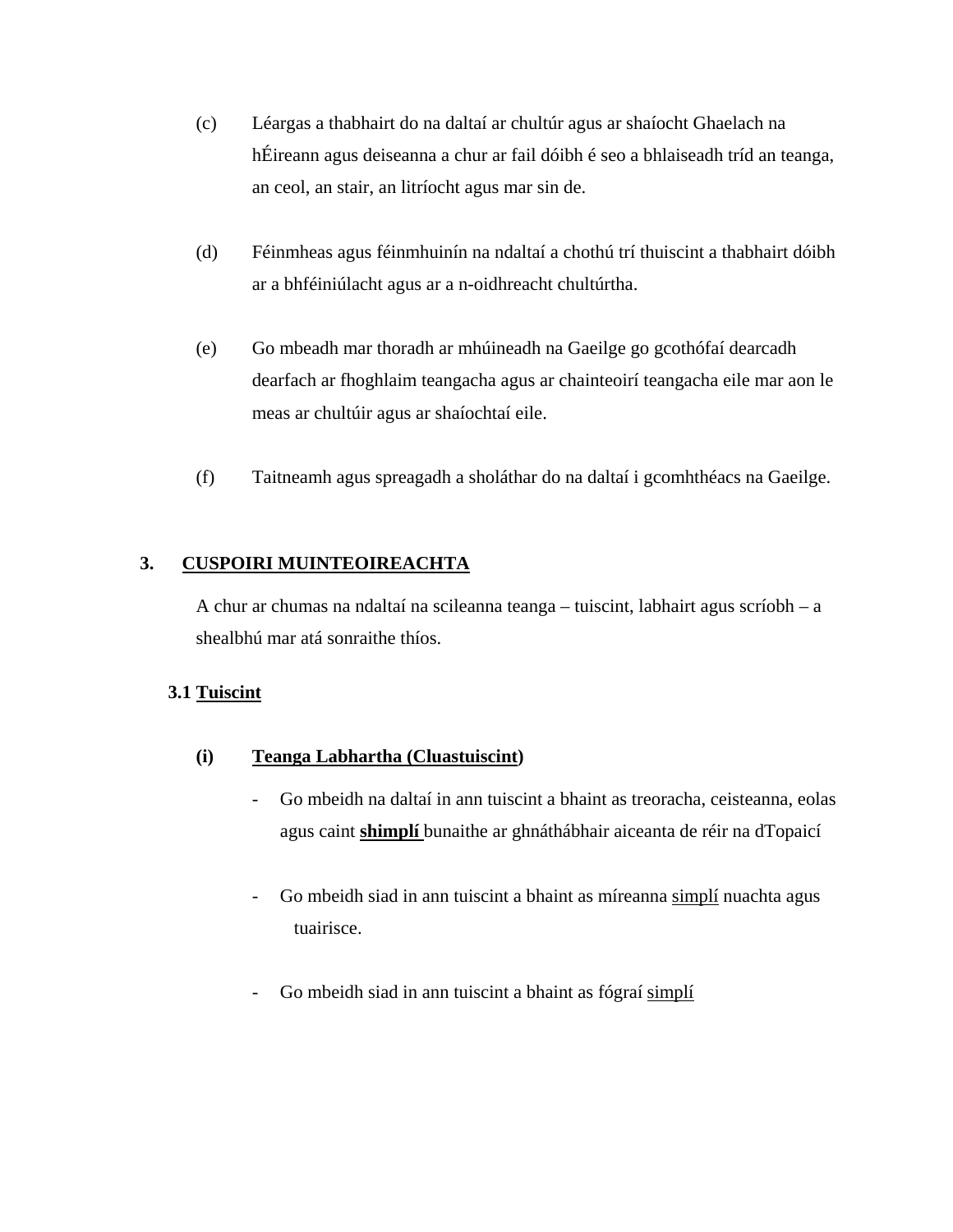#### (ii) **Téacsanna Scríofa (Léamhthuiscint)**

- Go dtuigfidh na daltaí bunéirim téacsanna scríofa a bheidh ag teacht go dlúth lena gcuid taithí agus spéise agus a bheidh grádaithe dá réir (m.sh. ailt irise/nuachtáin; scéalta simplí; sleachta as drámaí; dánta/amhráin oiriúnacha).
- Go dtuigfidh said na mórphointí ábhair i dtéacsanna foirtmiúla a bhaineann le saol na hoibre m.sh. foirmeacha oifigiúla.
- Go dtuigfidh siad litreacha agus téacsanna a bhfuil teachtaireacht phearsanta iontu.
- Go mbeidh said in ann tuscint a bhaint as fógraí agus comharthaí simplí Gaeilge ins na meáin chumarsáide.

#### **Labhairt**

Go mbeidh na daltaí in ann páirt ghníomhach a ghlacadh i gcomhrá ar ábhar na dTopaicí

#### **Scríobh**

Go mbeidh ar chumas daltaí tascanna gearra scríbhneoireachta a chur i gcrích m.sh cuireadh, foirm, litir, scéal, cuntas, nóta srl.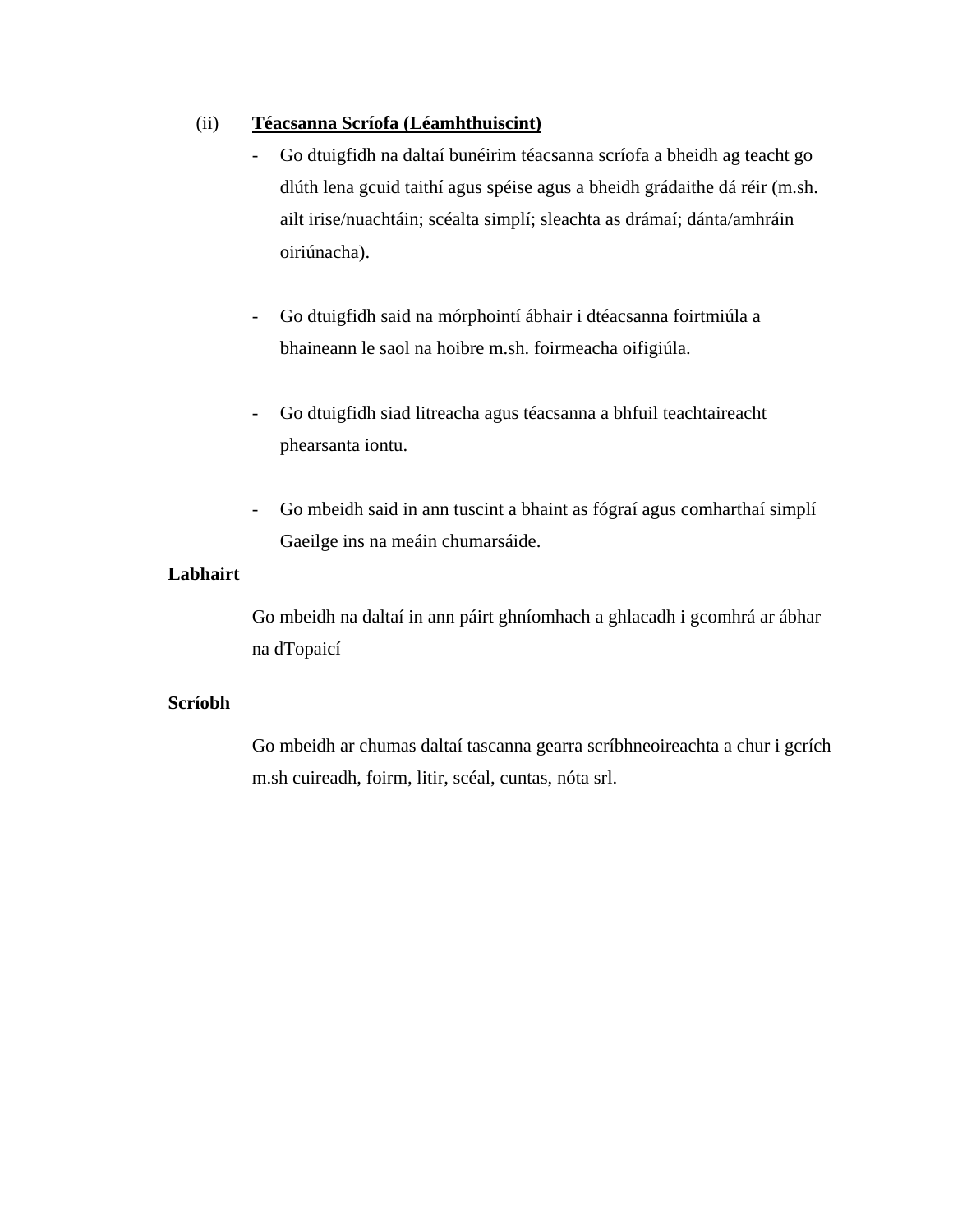#### 4. **TOPAICI**

#### **LIOSTA NA dTOPAICI**

#### **1. An Dalta Féin**

- Ainm, Sloinne, Aois
- An Teaghlach
- An gnáthshaol laethúil sa teaghlach
- Saol and chailín/saol an bhuachalla

#### **2. Caitheamh Aimsire**

- Cúrsaí, spóirt (cluichí)
- Ceol/Rince
- Scannáin
- Teilifiís, Raidio srl.

#### **3. Ait Chónaithe**

- Teach/Arasán
- Na Seomraí
- Obair an Tí
- An Gairdín
- Peataí
- Cúraimí bhaill an teaghlaigh.

#### **4. Scoil**

- Abhair
- Múinteoirí
- Timpeallacht na Scoile
- Imeachtaí
- Rialacha
- Amchlár
- Laethanta Saoire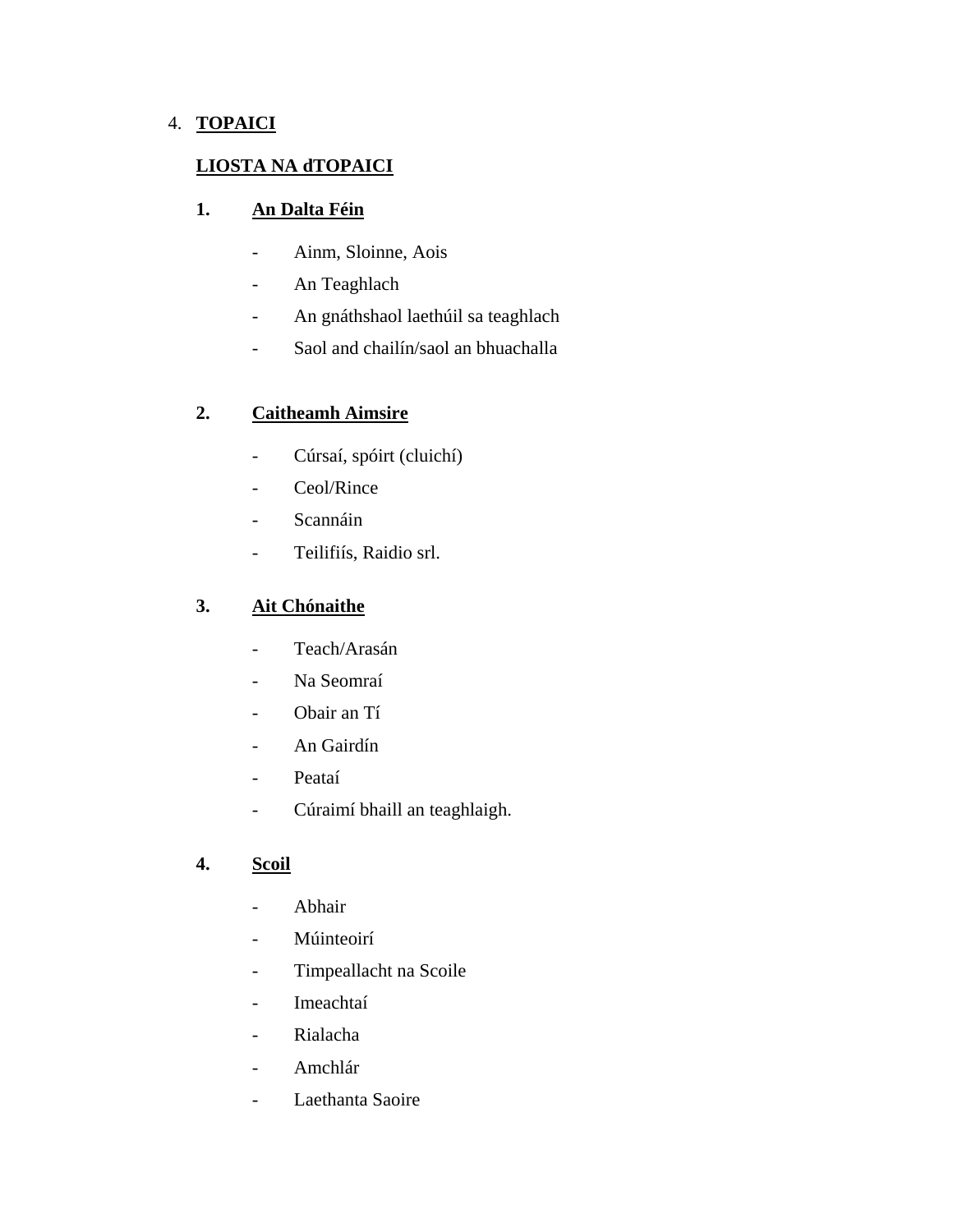### **5. An Ceantar Dúchais/Aitiúil**

- Suíomh
- Saghas Ceantair: ceantar tuaithe/baile tuaithe/bruachbhaile/cathair
- Logainmneacha Aitiúla
- Clubanna
- Eaglaisí

#### **6. Saol an Bhaile Mhóir**

- Seirbhísí
- Tionscail
- Siamsaíocht

#### **7. Saol na Tuaithe**

- Seirbhísí
- Feirmeoirecht
- Barraí
- Ainmhithe
- An Dúlra crainn/bláthanna/éin
- Iascaireacht
- An fharraige
- Siamsaíocht

### **8 Seirbhísí an Cheantair**

- Siopaí agus Siopadóireacht
- Ospidéil
- Stáisiún na nGardaí
- Oifig an Phoist
- Ionad Pobail
- Oifigí Rialtais Aitiúil
- Leabharlanna
- Bainc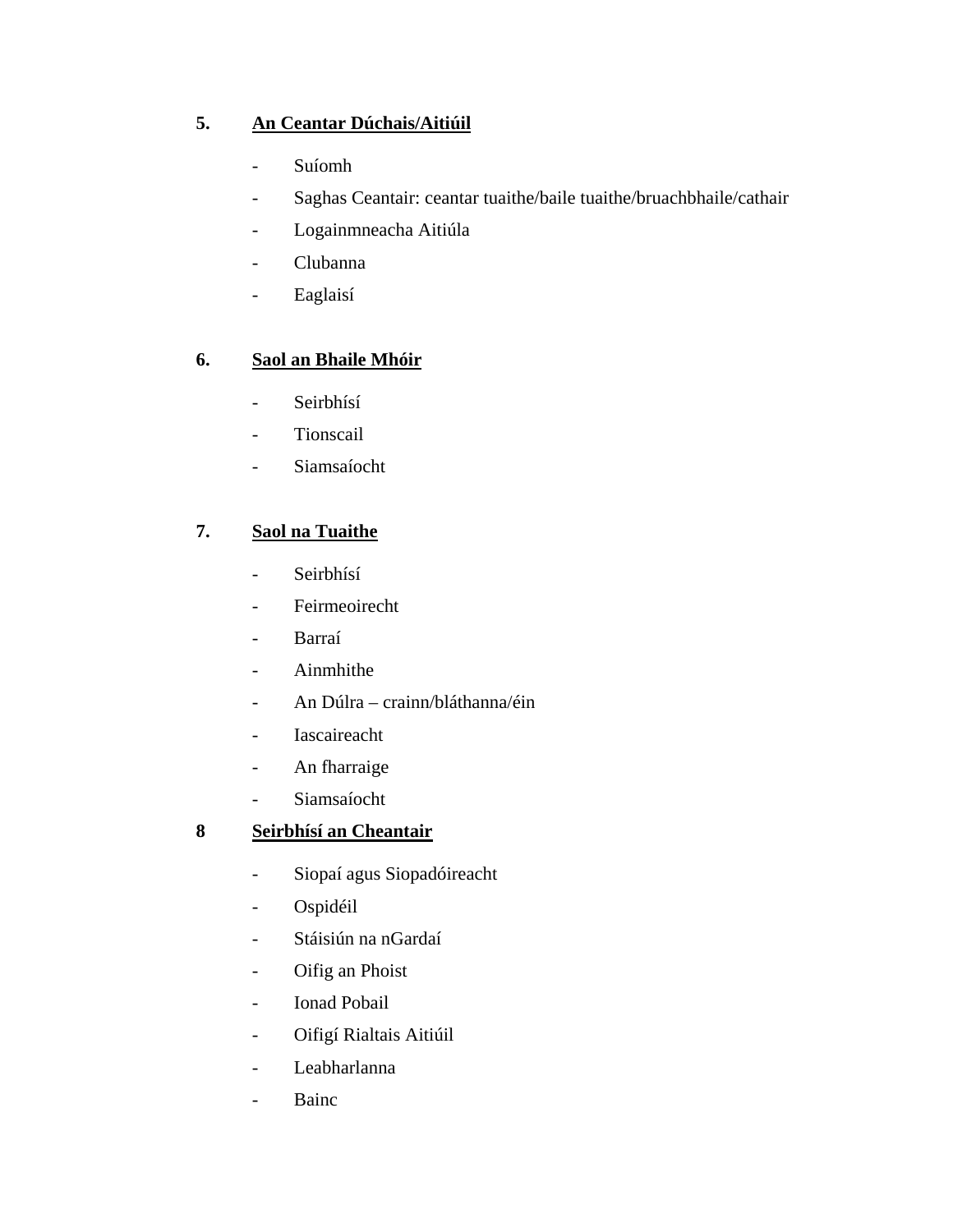#### **9 Obair agus Saol Na hOibre**

- Clite beatha agus ceirdeanna éagsúla
- Saol na hoibre
- Taithí Oibre
- Airgead
- Roghnú shlí bheatha/céirde
- Fostaíocht/Dífhostaíocht

#### **10 Éadaí agus Faisean**

- Cineálacha Éadaí
- Éadaí Faiseanta
- Éide Scoile
- Faisin na bhfear/na mban

#### **11. Ceol**

- Saghasanna éagsúla ceoil
- Na húirlisí ceoil
- Bannaí/Grúpaí ceoil reatha amhránaithe
- Na cartacha
- Liricí
- Ceol agus amhráin traidisiúnta.

#### **12. Cúrsaí Sláinte**

- Bia agus Deoch
- Baill an choirp
- Tinneas agus Galair
- Timpistí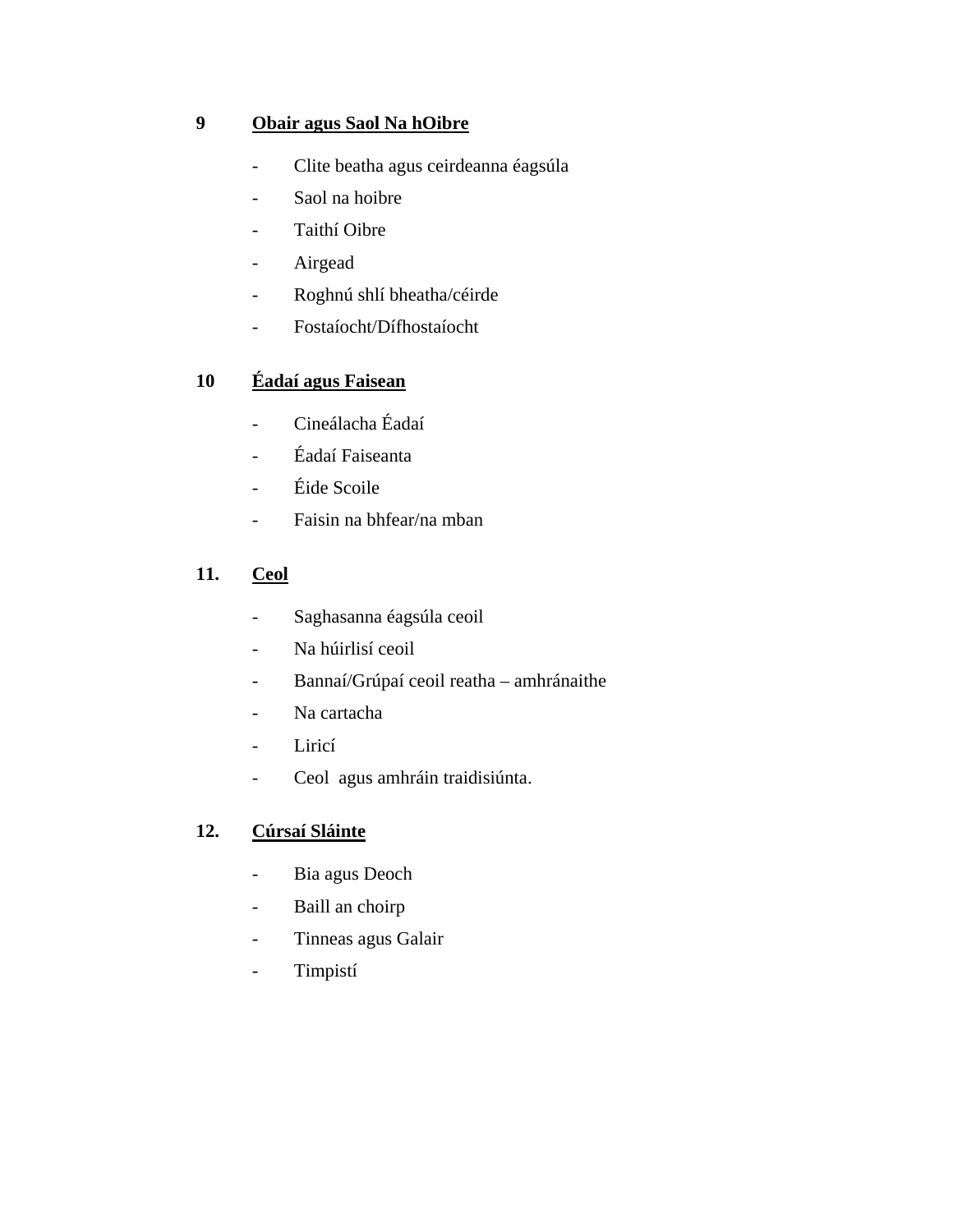#### 13 **Am agus Aimsir**

- An t-Am
- Na Séasúir
- Príomh-Fhéilte na Bliana
- Réamhaisnéis na hAimsire

### 14. **Cúrsaí Taistil**

- Moghanna TAistil (sean agus nua)
- Carr, Rothar, Gluaisrothar, Traein, Bus, Eitleán, Spásárthach.
- Ceadúnas Tiomána
- Treonna agus Treoracha

### 15 **Éire**

- Réigiúin agus Gnéithe Aiceanta
- Móreachtraí Stair na hÉireann
- Institiúidí an Stáit (Bunreacht, Uachtarán, Dáil, Seanad, Páirtithe Polaitiúla)

#### 16 **An Ghaeilge**

- An Ghaeilge i dtimpeallacht an dalta
- An Ghaeilge sa saol comhaimseartha (teilifís, raidio, nuachtáin, irisí, fógraíocht)
- An Ghaeltacht
- Ionad na Gaeilge i gCultúr na hÉireann.

#### 17. **Tíortha Eile**

- Teangacha
- Nósanna
- Taisteal agus Saoire thar lear
- Éire san Eoraip
- Na Gaeil thar lear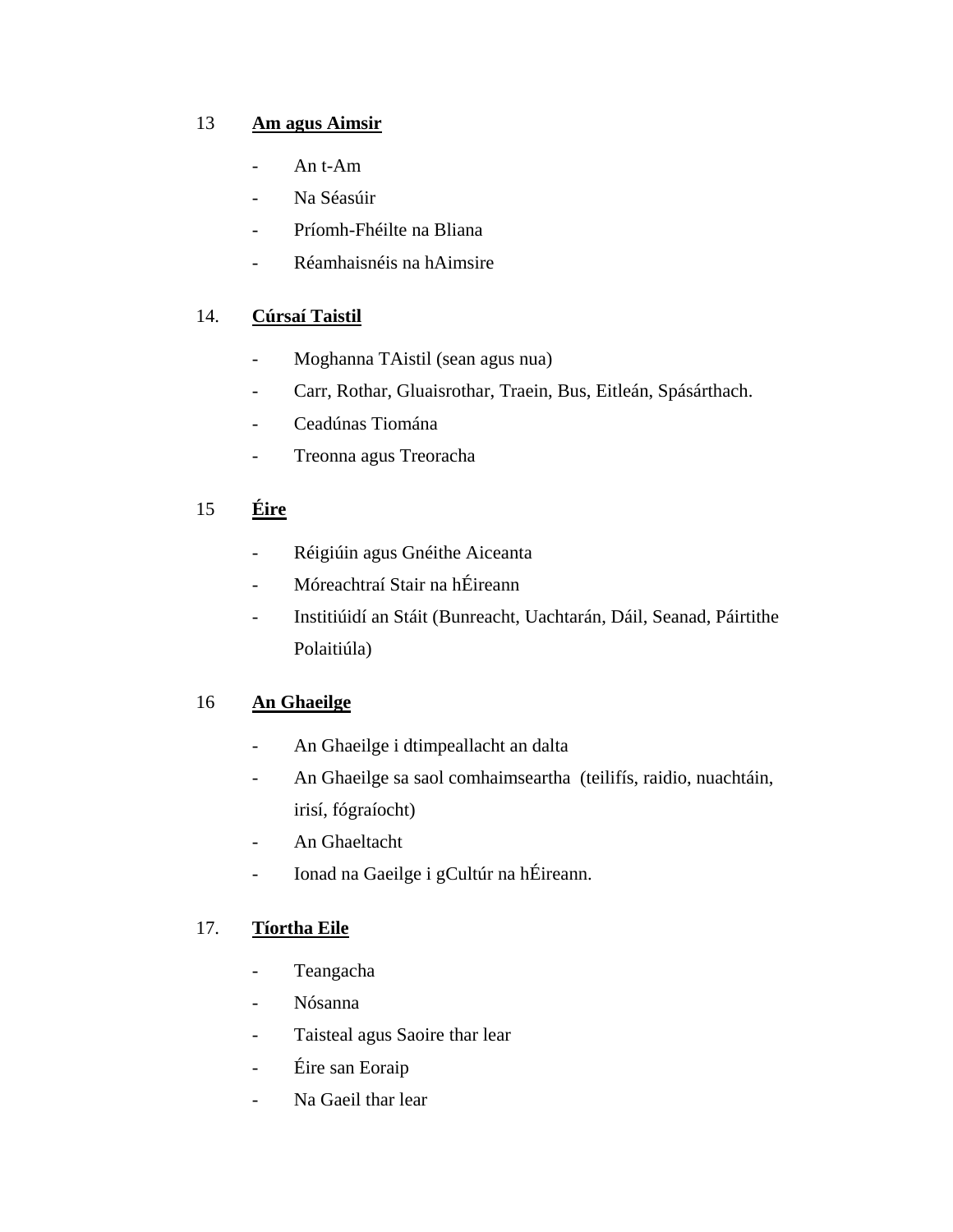#### 18. **Abhair eile a gcuireann an dalta spies iontu**

- **Nóta 1:** Ba choir go ndéanfaí saothrú teoranta ar na topaicí go léir thuas sa ghabhchumas (cluastuiscint agus léamhthuiscint) agus saothrú ar leith sa ghinchumas ar na topaicí ina measc (nó ar ghnéithe díobh) a bhfuil baint acu le saol agus le réimsí spéise agus taithí na ndaltaí.
- **Nóta 2:** Is sna topaicí seo a leanas is mó a thagann gnéithe den chultúr Gaelach I  $\gamma$  gceist – 1, 2, 5, 11, 15, 16, 17. Ní mór saothar speisialta a dhéanamh orthu san.

#### **5. FEIDHMEANNA**

- 5.1 Seo liosta de shamplaí feidhmeanna teanga ba choir a úsáid.
- 5.2 Tá saoirse ag múinteoirí clár teagaisc a leagan amach a bheadh oiriúnach agus taitneamhach dá ndaltaí féin.
- 5.3 Moltar do mhúinteoirí na feidhmeanna thíos a shaothrú ar mhodh comhtháithe san éisteacht, sa teanga labhartha, sa léamh agus sa scríobh.

#### 5.4 LIOSTA NA bhFEIDHMEANNA

#### **F.1 Ag bualadh le daoine**

- 1.1 Gnáthbheannachtaí a thuiscint, a chur agus a fhreagairt
- 1.2 Scaradh slán a fhágáil
- 1.3 Seooladh agus uimhir theileafóin/ghutháin a fháil/a thabhairt
- 1.4 Daoine a chur in aithne
- 1.5 Fiafraí faoi dhaoine eile
- 1.6 Freagraí a thabhairt
- 1.7 Buíochas a chur in iúl
- 1.8 Cur síos a dhéanamh ar dhaoine
- 1.9 Cur síos ar áit/cheantar
- 1.10 Leithscéal a ghabháil
- 1.11 Coinne a shocrú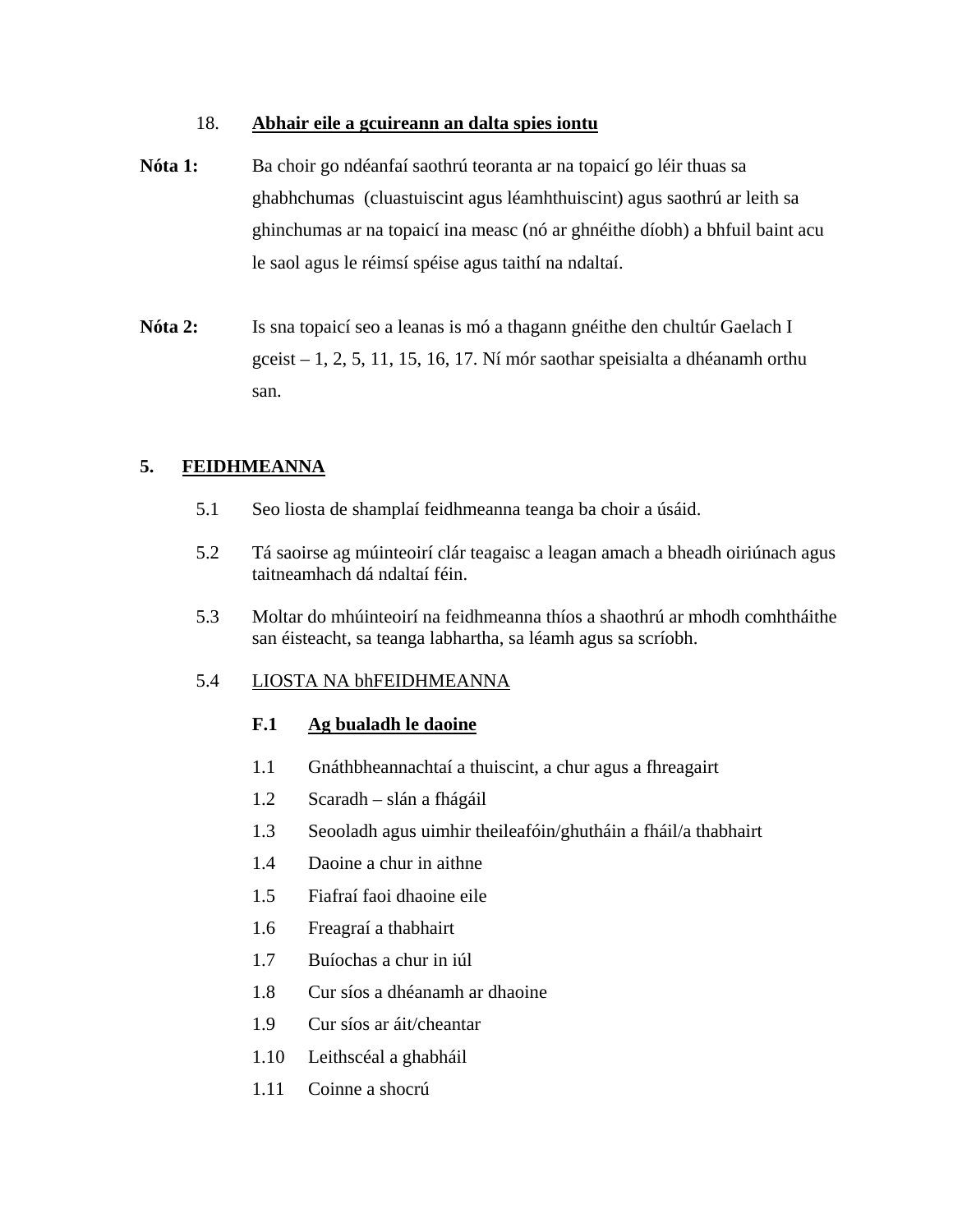#### **F2 Ag lorg/ag tabhairt eolais**

- 2.1 Daoine/rudai/áiteanna a aithint
- 2.2 Cur síos a lorg/ a dhéanamh
- 2.3 Rogha a chur in iúl
- 2.4 A rá go bhfuil rud éigin ar eolas agat
- 2.5 A fháil amach an bhfuil duine/rud éigin ag teastáil
- 2.6 A fháil amach an cuimhin le duine rud éigin
- 2.7 Míniú a lorg agus a thabhairt

#### **F3. Ag cur tuairimí agus dearcadh in iúl**

- 3.1 Tuairimí a lorg agus a nochtadh
- 3.2 Spéis/suim a nochtadh
- 3.3 Aontú agus easaontú
- 3.4 Mothúcháin a nochtadh
- 3.5 Dúil a chur in iúl

#### **F4. Ag áiteamh ar dhaoine rudaí a chur i gcrích**

- 4.1 Rudaí a iarraidh ar dhuine eile
- 4.2 Iarraidh ar dhuine rud éigin a dhéanamh
- 4.3 Cabhair/cúnamh/cuidiú a iarraidh
- 4.4 A fháil amach agus a chur in iúl go bhfuil tú ábalta/in ann rud éigin a dhéanamh
- 4.5 Rabhadh a thabhairt
- 4.6 Cead a iarraidh agus a thabhairt

#### **F5. Ag leasú na cumarsáide**

- 5.1 Easpa tuisceana a chur in iúl
- 5.2 Ag iarraidh ar shuine rud a athrá
- 5.3 Rudaí a shoiléiriú
- 5.4 Ag iarraidh ar dhuine focal a litriú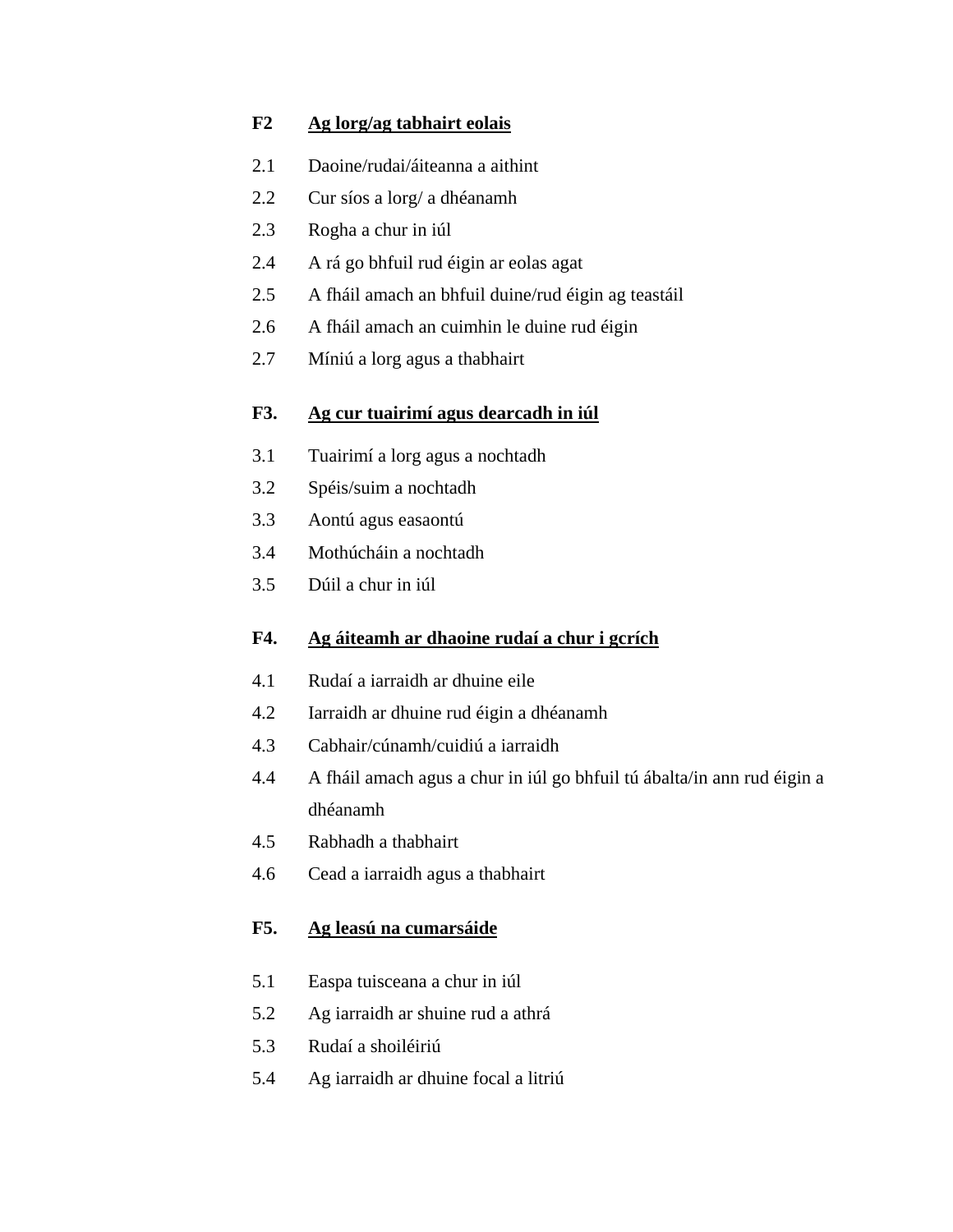#### F1. **SPRIOCANNA SAMPLAI**

 1.1 Gnáthbheannachtaí a thuiscint Dia duit/daoibh a chur agus a fhreagairt Dia is Muire duit/daoibh

 1.2 Slán a fhágáil Slán go fóill

 1.3 Seoladh agus uimhir theileafóin Cá bhfuil tú i do chónaí? A fháil/a thabhairt Cá bhfuil cónaí ort? srl.

 1.4 Daoine a chur in aithne A Shinéad, seo í Aoife

Tá fáilte romhat/romhaibh.srl.

Scaradh Scaradh Slán leat/libh/agat/agaibh Oíche mhaith (agat/agaibh)

> Cén uimhir theileafóin atá agat/ Cad é d'uimhir theileafóin

 Is mise Darach, cé thusa? Ar bhfuil tú le Clár cheana?

 1.5 Fiafraí faoi dhaoine eile Conas tá Sorcha?

 Cén chaoi a bhfuil tú? Goidé mar atá do mháthair? Cá bhfuil Brian? Ar chuala/chluin tú faoi ….

Freagraí a thabhairt ar F1.5 Tá sé/sí tinn/breoite

1.6

 Tá sí ag ceolchoirm Tá mé go maith srl.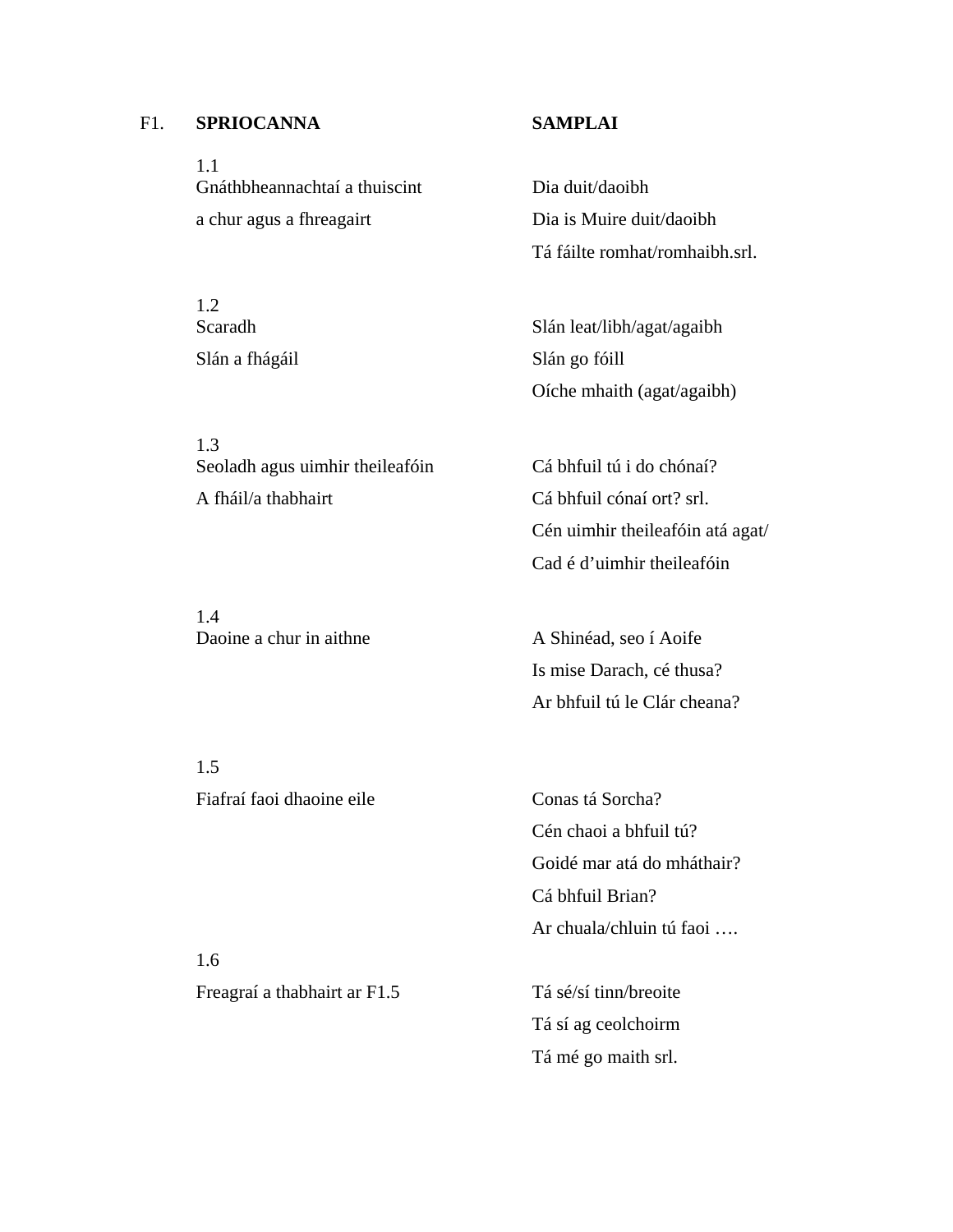1.7 Buíochas a chur in iúl Go raibh maith agat Táim buíoch díot 1.8 Cur síos a dhéanamh ar dhaoine Táim sé bliana déag d'aois Tá sí ard, tanaí …………. 1.9 Cur síos ar an áit/gceantar Ait mhór is ea é Tá dhá mhonarcha ann Tá sé suite cois trá Eastát mór is ea é srl. 1.10 Leithscéal a ghabháil Pardún/mo phardún gabh/aigí mo leithscéal Tá brón/cathú/aiféala orm srl. 1.11 Coinne a shocrú Cathain/cén uair/cén t-am a bheidh tú saor? Ar mhaith leat dul amach liom? Buail liom ag ………srl. **NOTA** Tá F1 thuas ag freagairt Go scaoilte do na **topaici**  seo a leanas: T1. An Dalta Féin Ainm, Sloine, Aois An Teaghlach, Saol an dalta T3. Ait Chónaithe T5. An Ceantar Dúchais/Aitiúil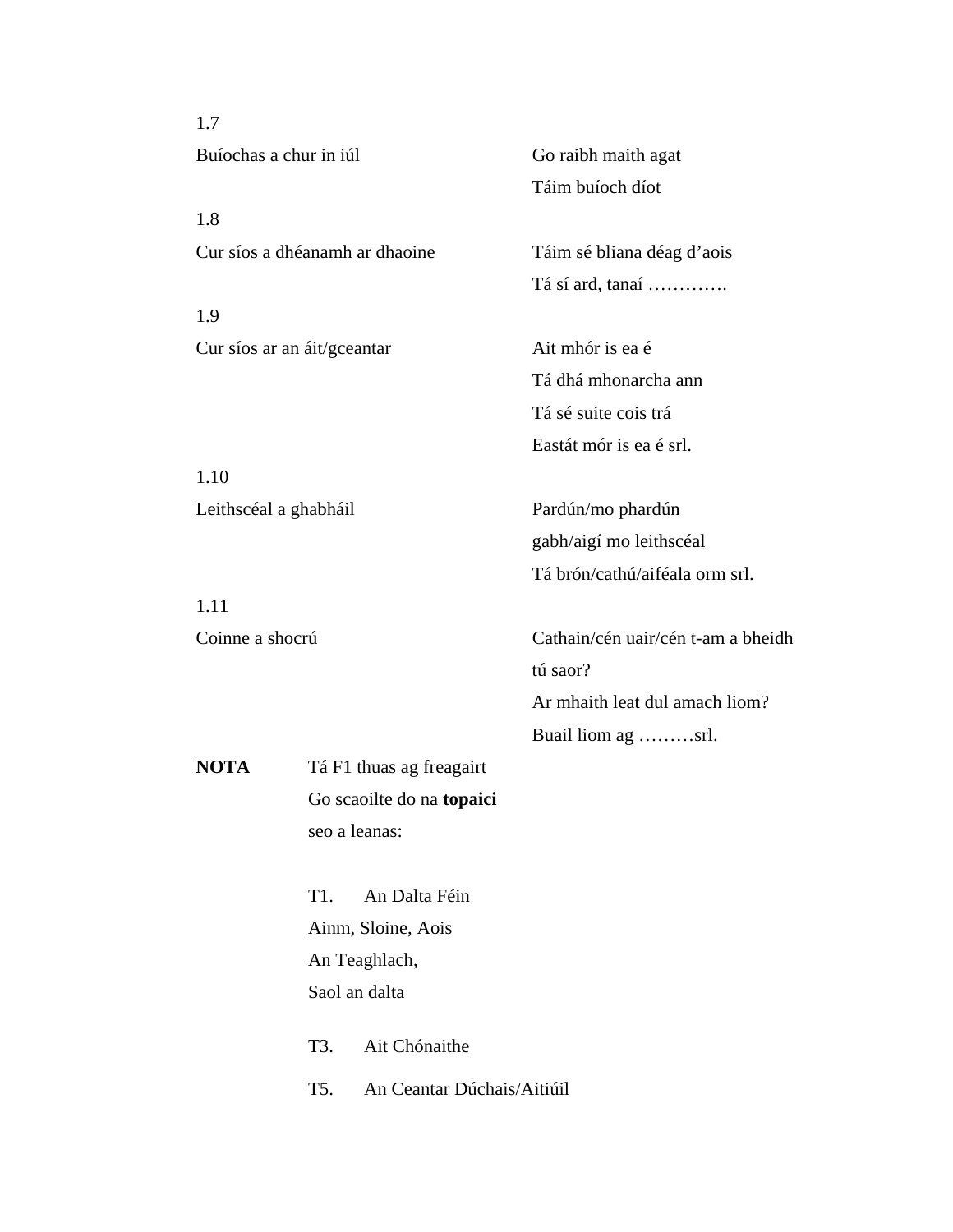#### **F2. SPRIOCANNA SAMPLAI**

 2.1 Daoine/rudaí/áiteanna a aithint Is sráidbhaile é

Is racghrúpa é …………

 Seo/sin é ……………….. An é/í sin ………………. Beidh an ceann/dlúthcheirnín seo agam Banaltra is ea í/atá intí Traolach a thugtar air ……. Is ainm dó srl.

2.2

Cur síos a dhéanamh/a lorg. Tá Sinéad cliste

 Amhránaí iontach is ea Bono/é Is imreoir maith é Liam An/is/ní meicneoir í An/is/ní tiománaí é

 Tá mé buartha Tá an jab críochnaithe

2.3

Rogha a chur in iúl Is fearr liom U2 ná INXS Tá sé sin níos fearr

> Tá an téip sin níos fearr ná an téip eile B'fhearr liom srl.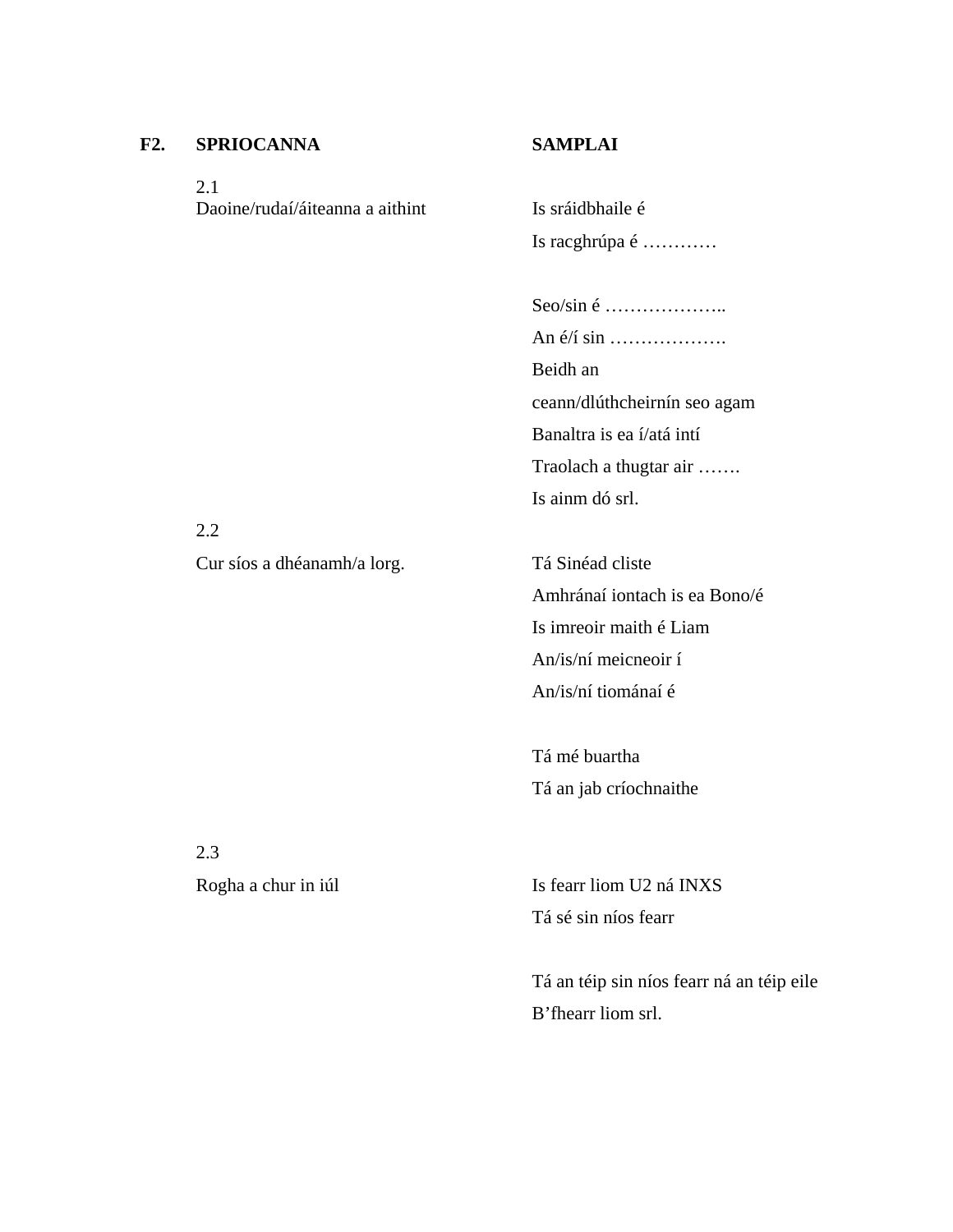2.4 A rá go bhfuil rud éigin Tá a fhios agam ar eolas agat Níl a fhios agam

#### 2.5

 A fháil amach an bhfuil duine/ Ar mhaith leat an téip? rud éigin ag teastáil agus a chur An mbeidh deoch agat? in iúl go/nach bhfuil

 Níor chuala mé faic/tada puinn faoi …….srl.

 Ba mhaith liom …… Tá airgead (ag teastáil) uaim Cad atá uait?

 Ba mhaith liom labhairt le Clíodhna Tabhair dom é sin más é do thoil é. srl.

#### 2.6

A fháil amach an cuimhin leat  $\frac{1}{4}$  An cuimhin leat  $\frac{e}{i}$ rud/duine éigin agus a chur in iúl Ní cuimhin liom an oíche sin gur/nach cuimhin leat

2.7

Míniú a lorg agus a thabhairt Cén fáth/Cad chuige/Cad ina thaobh? Bhí a fhios agam Conas/Cén chaoi/dóigh a (r) tharla sé Cad é/Céard/Cad a tharla duit? srl.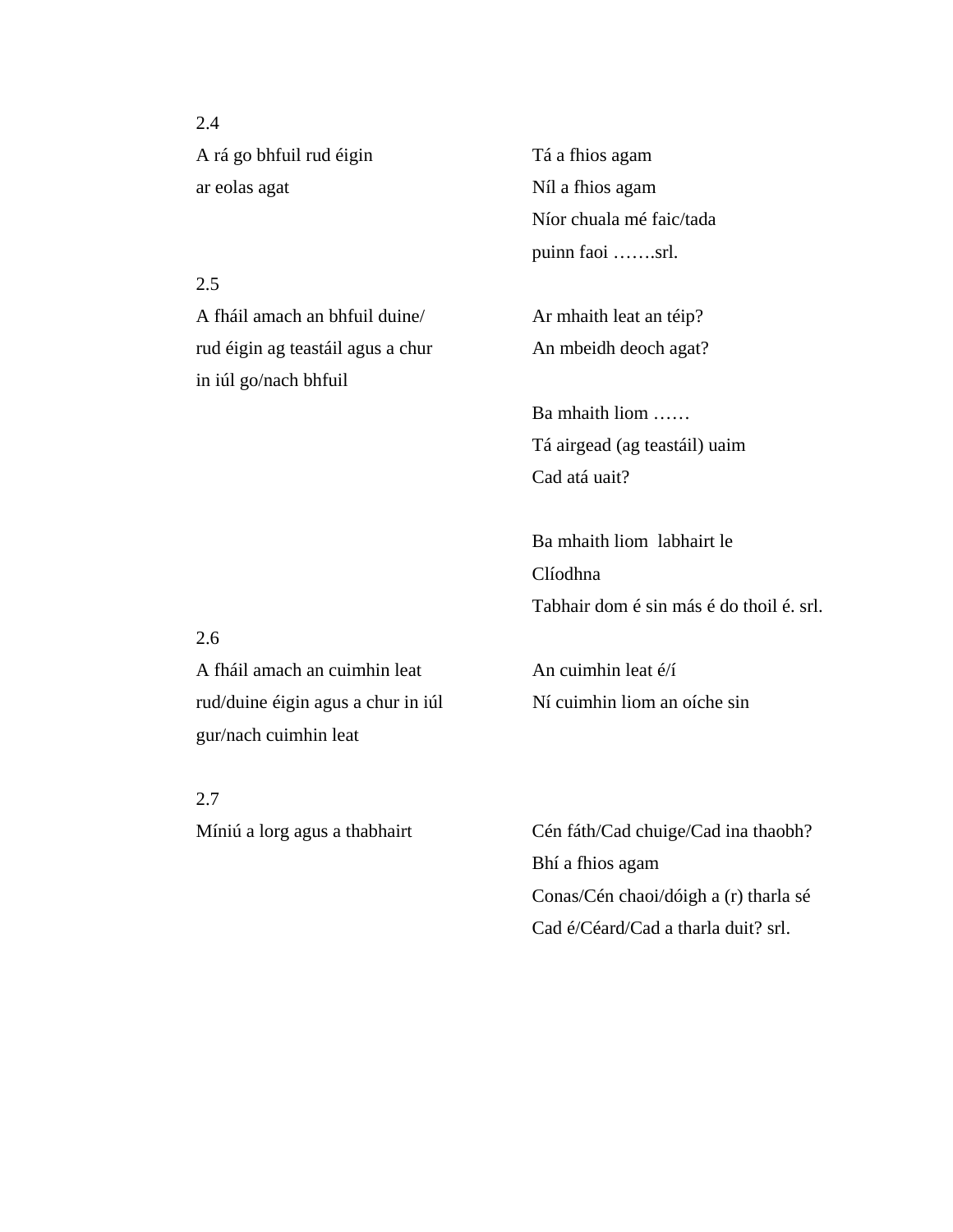## **F3. SPRIOCANNA SAMPLAI**  3.1 Tuairim a lorg agus a nochtadh Céard/cad a cheapann/mheasann tú? Sílim, Ceapaim, Is dóigh liom Is é mo bharúil Tá sé sin go maith Is maith liom ……. 3.2 Spéis/Suim a nochtadh Tá spies agam i rac-cheol Tá suim agaim i sport Is maith liom Tá an obair spéisisiúil srl. 3.3 Aontú agus easaontú Is ea/Ní hea Tá sé sin go maith Aontaím leat/Ní aontaím leat Tá/Níl sé fíor Ceart go leor Táim/Nílim sásta srl. 3.4 Mothúcháin a nochtadh Tá brón/áthas/fearg díomá srl. Orm Tá/Níl mé sásta Tá mé cráite/feargach srl. 3.5 Dúil a chur in iúl Is mian liom Ba mhaith liom Tá caifé uaim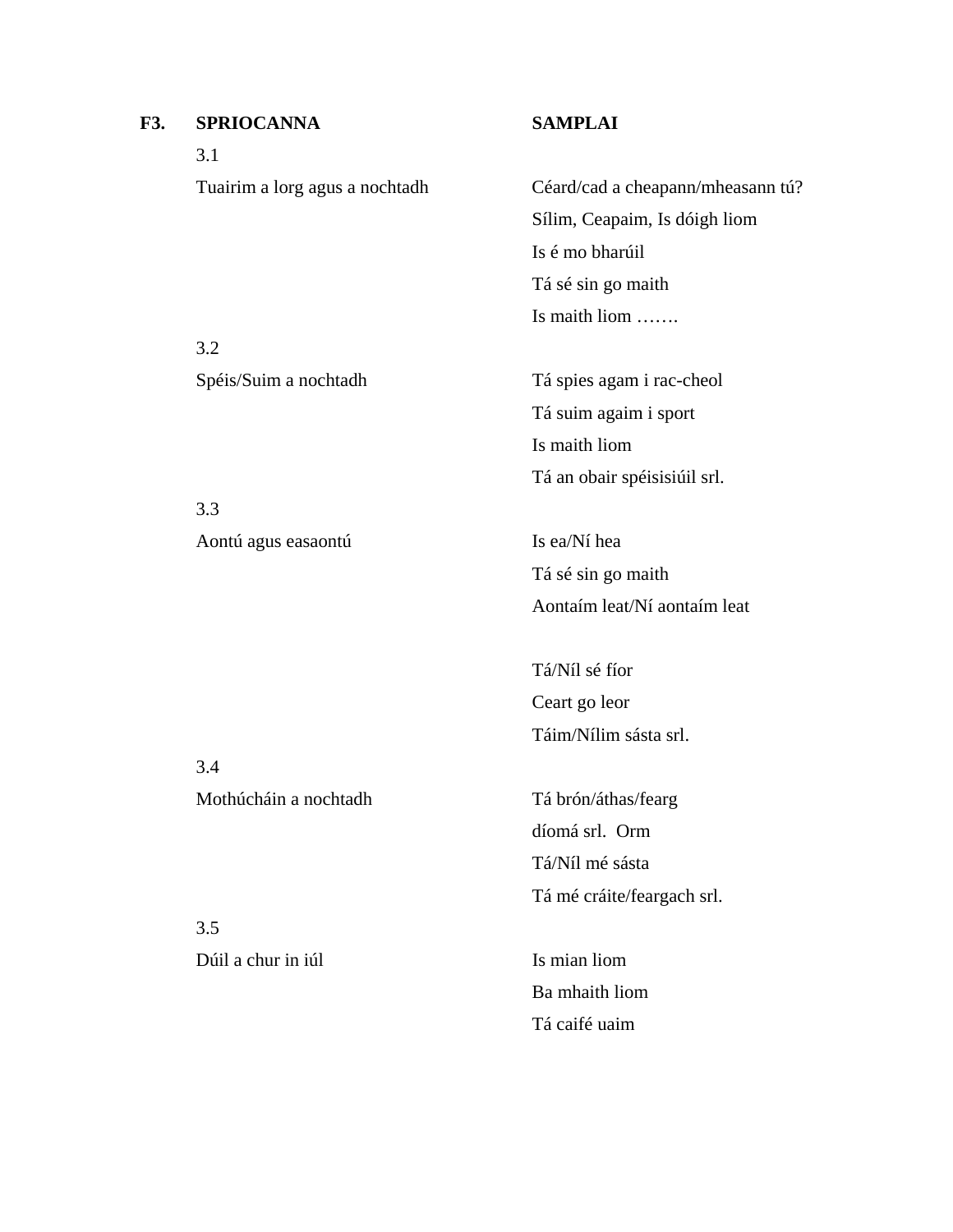## **F4. SPRIOCANNA SAMPLAI**

4.2

4.3

4.4

4.1

Rudaí a iarraidh Ar mhaith leat cabhrú liom? Tabhair dom …. más é do thoil é Ba mhaith liom

Iarraidh ar dhuine eile Ná bí déanach rud éigin a dhéanamh Bí ann ag a hocht Tar go luath Goitse! Buail liom ag an dioscó srl.

Cabhair/cuidiu/cúnamh a iarraidh An féidir leat cabhrú liom? Ar mhaith leat cuidiú le Dara? Táim I dtrioblóid/bponc! srl.

 A fháil amach agus a chur in iúl Is/Ní féidir liom é sin a dhéanamh go bhfuil tú abálta/in ann rud éigin Tig liom a dhéanamh/a chur I gcrích Tá mé ábalta/in ann Beidh sé déanta agam srl.

 4.5 Rabhadh a thabhairt Bí cúramach

 Ná dean é sin (arís) Tabhair aire! srl.

 4.6 Cead a iarraidh/a thabhairt An bhfuil cead agam?

 An bhfuil sé ceart go leor? Tá cead agat srl.